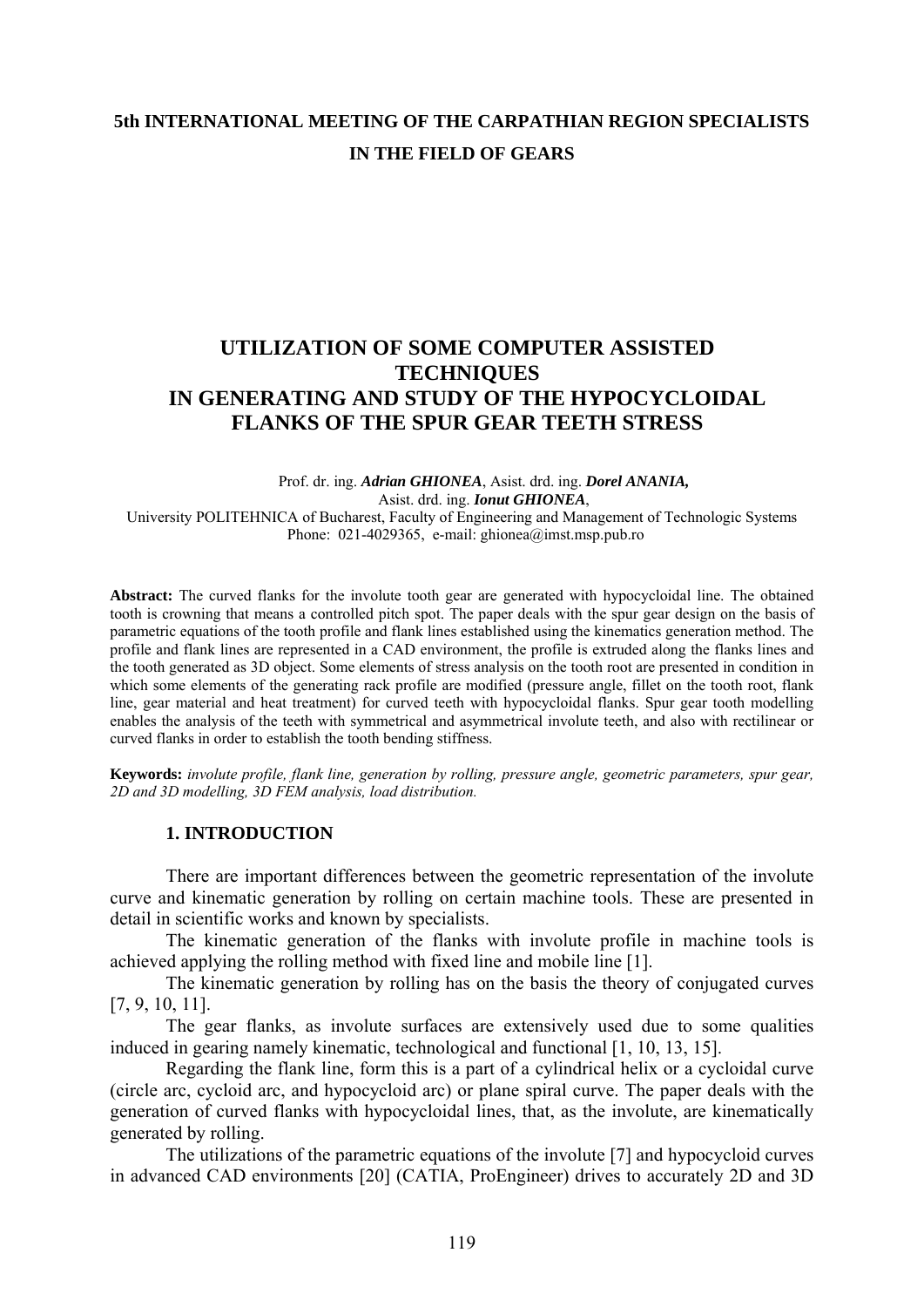representation of the toothing and gears. This kind of CAD representation are used for FEM studies in order to simulate and evaluate the teeth comportment in composed loads.

 On the basis of the 3D model of the tooth the comparative analysis of the teeth in bending is achieved [2, 13] in the following cases: tooth with symmetrical flanks, tooth with asymmetrical flanks, tooth with straight flank line, tooth with hypocycloid flank line.

It is known the fact that the improvement of the tooth behaviour in bending could be achieved by heat treatment or improving the fillet surface quality on tooth root (carburization, shot peening and grinding only for large fillet).

Other researches propose the modification of the generating profile of the cutting tool by combining the involute curve with fillet curves other than arc of circle. The paper proposes the study of the influence of tooth section increase upon the bending stiffness by achieving asymmetrical profile and curved flanks having hypocycloidal lines.

# **2. THE PARAMETRIC EQUATIONS OF THE INVOLUTES PROFILE**

It is considered that the line segments  $T_s$  and  $T_d$  (Fig. 1) as generating curves attached to the segment *N-N* and also the method of rolling with fixed line. Thus, the segment *N-N* (fixed) rolls with the circle  $C_r$  having the radius  $R_r$  (rolling radius of the workpiece gear).



The kinematics condition is expressed by relation:

$$
v_{\text{rel}} = R_r \cdot \omega_p, \tag{1}
$$

where  $\omega_p$  is the angular velocity of the circle *Cr*. If the line *N-N* is located in other position *N-N*' displaced with ξ*m* above or beneath position named *N-N* the displaced tooth is generated with the ξ correction ratio.

The two segments  $T_s$  and  $T_d$  are inclined in opposite directions with the pressure angle  $\alpha_{P0}$ , the distance between points  $M_s$  and  $M_d$  being  $M_{s}M_{d} = m\pi/2$ .

The length of segments  $T_s$  and  $T_d$  is established so that these to generate the involute profiles  $E_{\nu s}$  and  $E_{\nu d}$ respectively.

**Fig. 1.** Involute generation through generating motion with fixed line

In the reference system  $S_S$  ( $O_S X_S Y_S Z_S$ ) the cutting edges  $T_s$  and  $T_d$  are defined by the parametric equations:

$$
\begin{cases}\nX_s = \pm u \cdot \sin \alpha_{P0} \mp \left(\frac{m \cdot \pi}{4} + \frac{\xi \cdot m}{2} \sin 2\alpha_{P0}\right) \\
Y_s = 0 \\
Z_s = -u \cdot \cos \alpha_{P0} - \xi \cdot m \cdot \sin^2 \alpha_{P0}\n\end{cases}
$$
\n(2)

The two generating segments generate only the involute part of the profile on each flank. The part of the profile at the tooth root was graphically generated by filleting the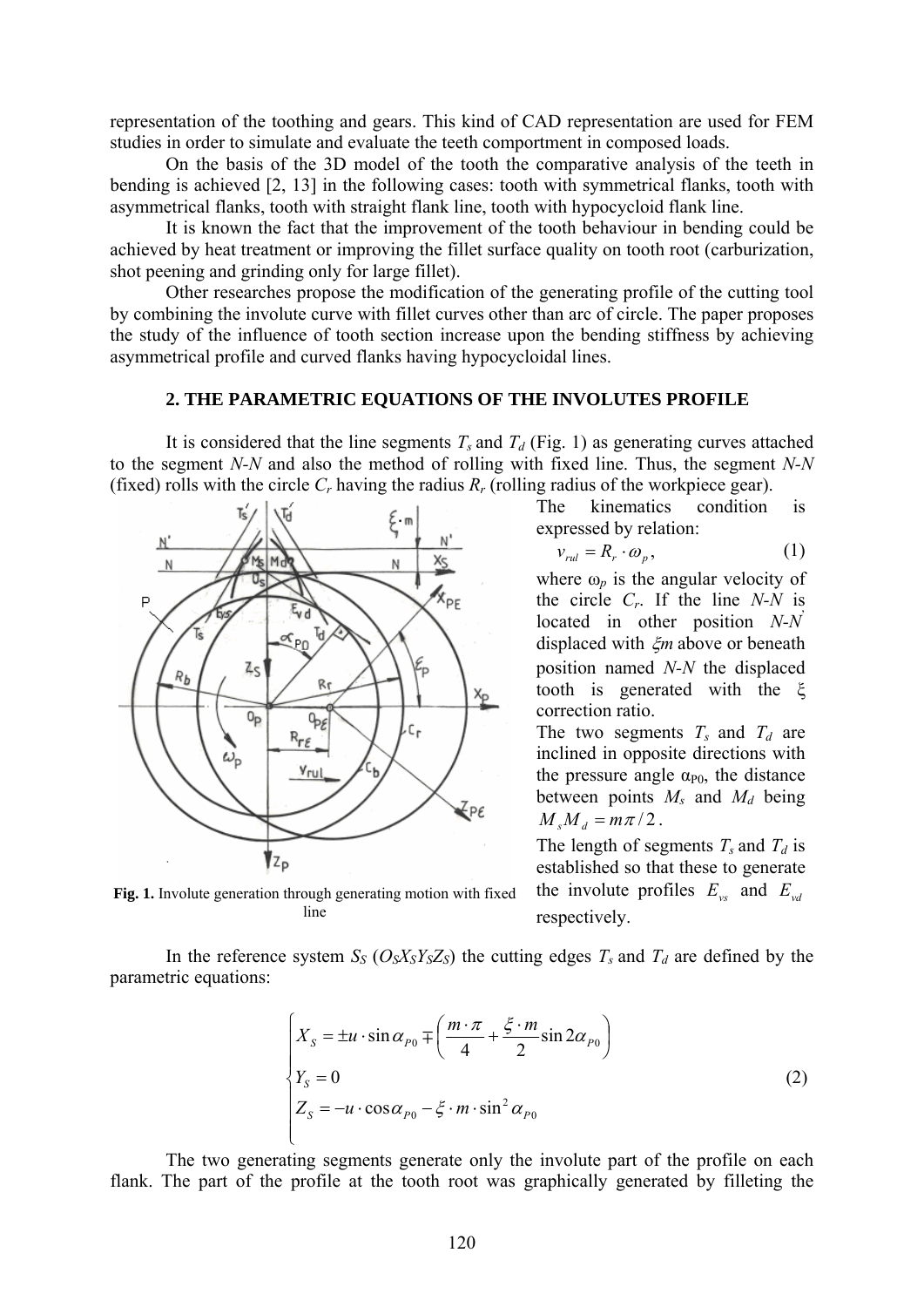involute profile and the tooth root circle considering a simplification of application (radius close that imposed by standards from the geometric point of view). The parametric equations of the generating profile in the most general are described in [4] .

By passing the previous equations (2) from the reference system  $S<sub>S</sub>$ , in the reference system *SP*, results the parametric equations of the generated involute profiles by the two segments. This passing supposes to take in consideration the motion parameter (rolling) expressed by the angle ε*p*.

The following relation between the parameter  $u$  and  $\varepsilon_p$  was established:

$$
u = \left(\frac{m \cdot \pi}{4} \mp \frac{\xi \cdot m}{2} \cdot \sin 2\alpha_{P0}\right) \cdot \sin \alpha_{P0} \pm R_r \cdot \varepsilon_p \sin \alpha_{P0} - \xi \cdot m \cdot \sin^2 \alpha_{P0} \cdot \cos \alpha_{P0} \tag{3}
$$

Thus, the parametric equations of the involute profiles generated on the workpiece gear have the form:

$$
\begin{cases}\nX_{P_{\varepsilon}} = \left[\left(k\frac{m\pi}{4} - R_{\varepsilon} \varepsilon_{P}\right) \cos\alpha_{P0} + k\xi m \sin\alpha_{P0}\right] \cos\alpha_{P0} \cos\varepsilon_{P} + \left[\left(\frac{m\pi}{4} - kR_{\varepsilon} \varepsilon_{P}\right) \sin\alpha_{P0} \cos\alpha_{P0} + \xi m \sin^{2}\alpha_{P0} + R_{r}\right] \sin\varepsilon_{P} \\
Y_{P_{\varepsilon}} = 0 \\
Z_{P_{\varepsilon}} = \left[\left(k\frac{m\pi}{4} - R_{\varepsilon} \varepsilon_{P}\right) \cos\alpha_{P0} + k\xi m \sin\alpha_{P0}\right] \cos\alpha_{P0} \sin\varepsilon_{P} - \left[\left(\frac{m\pi}{4} - kR_{\varepsilon} \varepsilon_{P}\right) \sin\alpha_{P0} \cos\alpha_{P0} + \xi m \sin^{2}\alpha_{P0} + R_{r}\right] \cos\varepsilon_{P}\n\end{cases}\n\tag{4}
$$

The generation of the two involute profiles of the tooth flanks is simultaneously achieved. The contact between the segments  $T_s$  and  $T_d$  and the generated profile is accomplished from the root by points of the tooth, or in opposite way, depending on the generating segment  $T_s$  or  $T_d$  and the rolling motion direction. In the actual generation, the cutting edges are displaced with equal distances  $s_T$  (feed) along the reference line *N-N*, generating elemental segments greater or smaller. The envelope of these segments is the theoretical involute profile. Thus, the actual generated profile is different from the theoretical one [9].

 The size of the profile roughness of the flank is determined by the generating method by rolling, technological process and by the technological parameter *sT*.

## **3. THE PARAMETRIC EQUATIONS OF THE HYPOCYCLOID LINES**

This generating process of the hypocycloidal flanks needs the defining of the following basic elements: generating rack, cutting tool, motions and kinematic chains, and also the possibility of adaptation of method and tool tooth processing machine [8].



**Fig. 2.** Generate of the hypocycloid flanks with straight cutting edges.

The cutting edges  $T_s$  and  $T_d$  are placed in the same plane, perpendiculary on the  $X_D O_D Y_D$ , which is attached to the roulette. The roulette's center is moving along a circle concentrical with the base. This moving's parameter is the ϕ*D* angle. The roulette has a radius,  $R_R$ , and the base,  $R_B$ . Their rapport  $(R_B/R_R=i_H)$  has an integer value.  $R_{B}$ The cutting edges  $T_s$  and  $T_d$  are those indicated and represented in figure 1.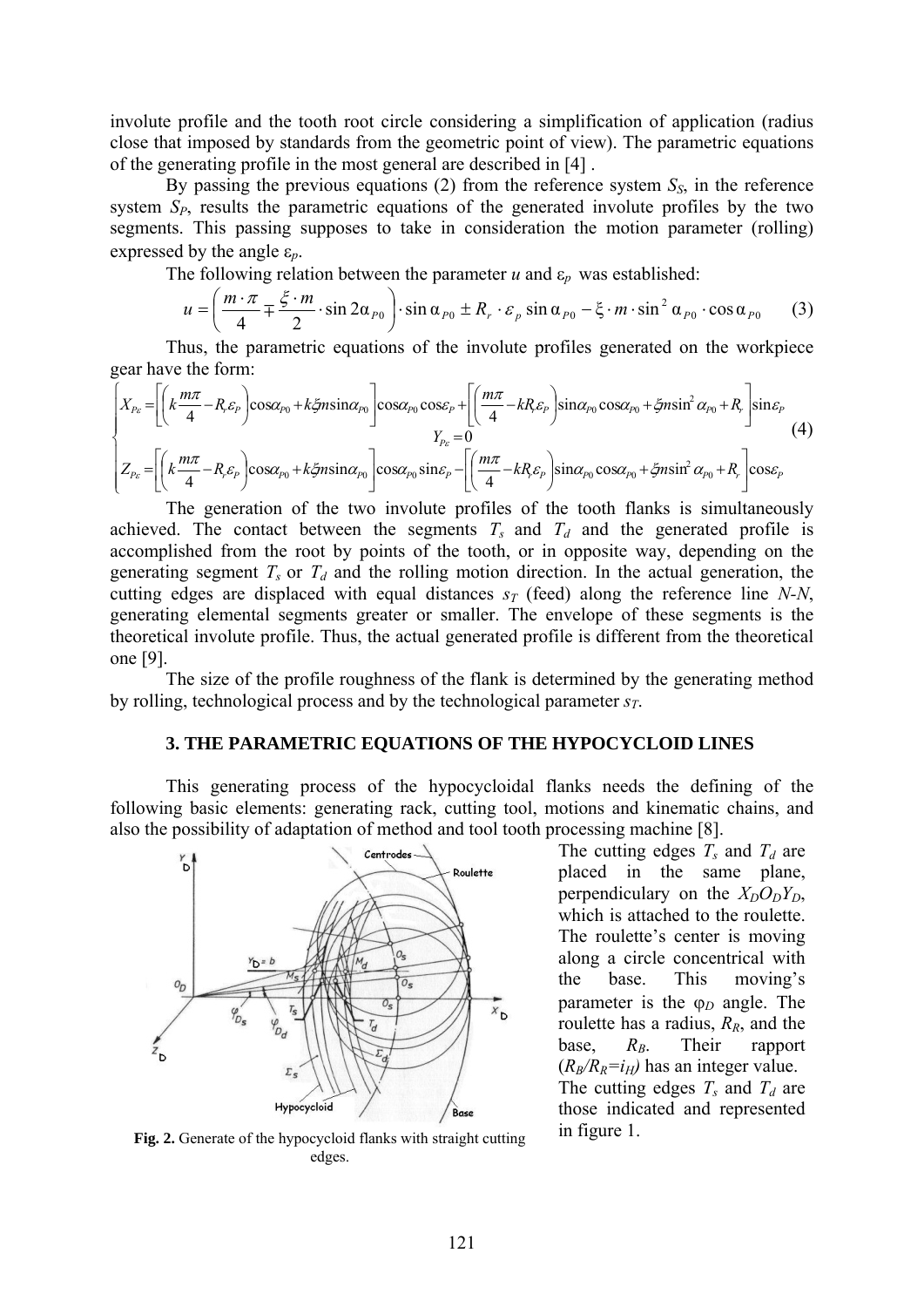Their role is to generate the involute profile. In the roulette plane, the distance between the cutting edges  $T_s$  and  $T_d$  corresponds to a half of the tooth pitch. The two cutting edges are adapted through a support at one of the basic elements of the tool named roulette (*R*), which rolls inside of another fixed element named base (*B)*. A point belonging to the roulette generates a normal hypocycloid considering  $i<sub>H</sub>=3,4,5$  or 6. Points belonging to the cutting edge  $T_s$  generate shorted hypocycloides, also, for  $T_d$  there are oblonged hypocycloides. These hypocycloides are part of the  $\Sigma_d$ , respectively,  $\Sigma_s$  surfaces.

The assembly formed by *B* and *R* constitutes a simple planetary mechanism. The assembly constituted by  $B$ , the  $i_H$  groups of two cutting edges and the supports port tools (not represented) is named milling head [8, 16]. It is adapted in tooth processing machines with hobbing cutter on the tangential saddle (port tool). Therefore, the tool is a milling head multicutters having  $i_H$  groups of two cutters.

The parametric equations of the hypocycloid in the reference system  $S_D$  ( $O_D X_D Y_D Z_D$ ) have the following form:

$$
\begin{cases}\nX_D = (R_B - R_R) \cdot \cos \varphi_D + r \cdot \cos \left(\frac{(R_B - R_R)}{R_R}\varphi_D\right) \\
Y_D = (R_B - R_R) \cdot \sin \varphi_D - r \cdot \sin \left(\frac{(R_B - R_R)}{R_R}\varphi_D\right) \\
Z_D = -u \cdot \cos \alpha_{P0}\n\end{cases} \tag{5}
$$

where  $r = -k \cdot u \cdot \sin \alpha_{P0} - R_r + k \cdot m \cdot \frac{\pi}{4}$ ,  $u = (-1.25...1.25)m$ ,  $\varphi_D$  is the motion parameter of *R* 

in  $B$ .

The workpiece gear  $P$  defined through the tooth number  $z_p$  and module  $m$  is positioned with its axis vertical, its mean plane corresponding to the plane  $X_D O_D Z_D$  when  $\varphi_D = 0$ .

 The workpiece gear *P* achieves the required rotation motion of continuous dividing and for supplying the rolling with the generating rack flanks. The workpiece rotation angle  $\varepsilon_p$ (see fig. 1) corresponding to the milling head rotation with the angle  $\varphi_D$  in radians is determined with relation:

$$
\varepsilon_p = \varphi_D \frac{i_H}{z_p} \left( 1 + \frac{s_T}{2 \cdot \pi \cdot R_r} \right), \text{grade} \tag{6}
$$

from which the required kinematic connections between workpiece  $(\varepsilon_p)$ , saddle  $(s_T)$ , and milling head (φ<sub>*D*</sub>) derive.

# **4. INVOLUTE PROFILE AND FLANK WITH HYPOCYCLOID LINE MODELING**

 For the representation and study of involutes profiles and hypocycloid flanks lines, a calculation programmes in  $C++$  (fig. 3) were developed. It achieves the calculation of the profile and flank lines point coordinates based on the parametric equations of the both curves (fig. 4).

The coordinates are used in CATIA environment for graphic representation of the two flanks lines and profile of the tooth. In addition, one can achieve calculation regarding the measurable and nonmeasurable elements of the teeth in different frontal planes and cylindrical sections.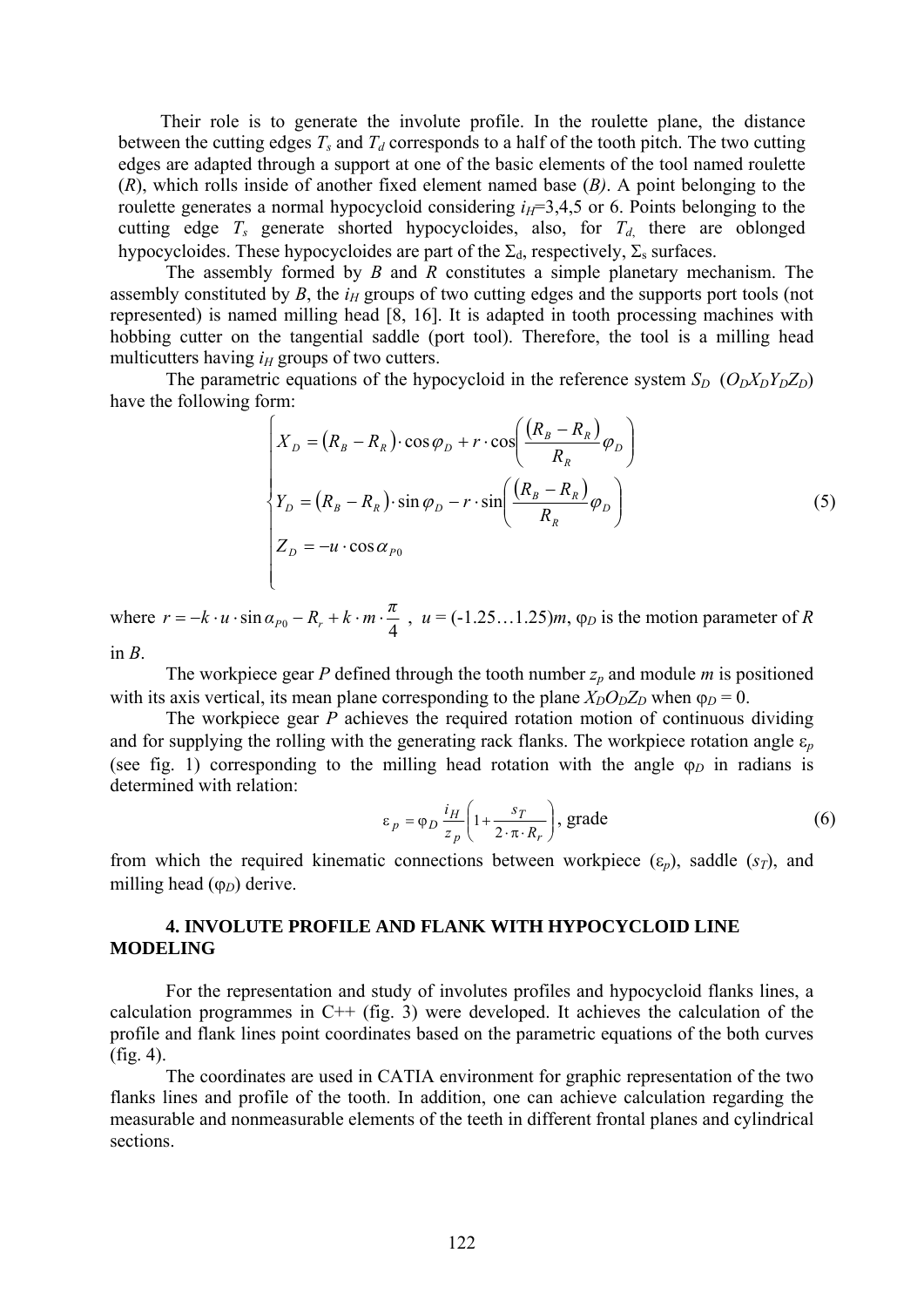| Ecuatii_.cpp - Notepad |                                                                              |
|------------------------|------------------------------------------------------------------------------|
|                        | File Edit Search Help                                                        |
|                        | #include <conio.h></conio.h>                                                 |
|                        | #include <stdio.h></stdio.h>                                                 |
|                        | #include <math.h></math.h>                                                   |
|                        | float xp,yp,zp,xp1,xp2,zp1,zp2;                                              |
| $int z$ ;              |                                                                              |
|                        | float k,m,Rr,ep,ep1,a0,psi,pi,pu;                                            |
|                        | float db,da;                                                                 |
| int n:                 |                                                                              |
|                        | FILE *dest:                                                                  |
|                        | void date(void){                                                             |
|                        | dest=fopen("c:\\evolventa.scr"."w"):                                         |
|                        | printf("\n introduceti unqhiul in -qrade- (recomandat 20) alfa0=");scanf("%f |
|                        | printf("\n introduceti factorul de profil(stang/drept)(recomandat 1) k=");sc |
|                        | printf("\n introduceti factorul de corijare psi=");scanf("%f",ψ);            |
|                        | printf("\n introduceti numarul de dinti (47) z=");scanf("%i",&z);            |
|                        | printf("\n introduceti modulul (2.5) m=");scanf("%f",&m);                    |
|                        | printf("\n introduceti unghiul de generare -grade- (unghi de inceput) (-20)e |
|                        | printf("\n introduceti pasul unghiular -grade- pu=");scanf("%f",&pu);        |
|                        | printf("\n introduceti numarul de iteratii n="):scanf("%d".&n):              |
|                        | ep1=ep*3.1415/180;                                                           |
|                        | a0-a0*3.141592/180;                                                          |
|                        | $Rr = m \times 2/2$ :                                                        |
|                        | pi=3.141592:                                                                 |
|                        |                                                                              |

File Edit Search Help File Edt Search Help<br>
File1ia 0<br>
Pline -2.989089,-54.028652<br>
-2.975423,-54.170315<br>
-2.975423,-54.170315<br>
-2.934580,-54.501377<br>
-2.9046204,-54.690540<br>
-2.904084,-54.090540<br>
-2.831170,-55.115421<br>
-2.783254,-55.350807<br>
-2.783 -2.727765,-55.061254<br>-2.663985,-55.866554<br>-2.591568,-56.146588<br>-2.589899,-56.448861 -2.589897,-50.448801<br>-2.418479,-56.749397<br>-2.316782,-57.871858<br>-2.284296,-57.487955 

**Fig. 3.** A part of written programme(C++). **Fig. 4.** Numerical values of profile coordinates.

According to relations (4), the geometric parameters that influence the form and accuracy of the generated involute profile are: the pressure angle  $\alpha_{P0}$  or  $\alpha_{P0,m}$ , pitch  $(p_d = m \pi)$ , correction ratio (ξ) and rolling radius of the workpiece gear  $(R_r = z_p \cdot m/2)$ .

The rolling angle  $\varepsilon_p$  is a kinematic parameter and it is related to the technological parameter  $s_T$  (see 6).



**Fig. 5.** Symmetrical (*a*) and asymmetrical (*b*, *c*, *d*) tooth profiles ( $m = 3$  mm).

From all these parameters, the radius  $R_r$  and rotation angle of the workpiece  $\varepsilon_p$  can induce errors due to some adjusting imprecision.

In figure 5, the normal profile and profiles with the modified pressure angle are represented in the reference system of the workpiece gear. Also, the following geometric elements can be represented: basis circle, dividing circle, point circle, and root circle, corresponding to a spur gear having  $z_p = 38$  teeth and  $m = 3$  mm.

On the basis of point coordinates belonging to the flank profiles, one can determine, using known calculation relations [6, 9, 12, 14] values for the following geometric elements of the tooth: constant chord, height at constant chord, deviation of thickness and height on constant chord.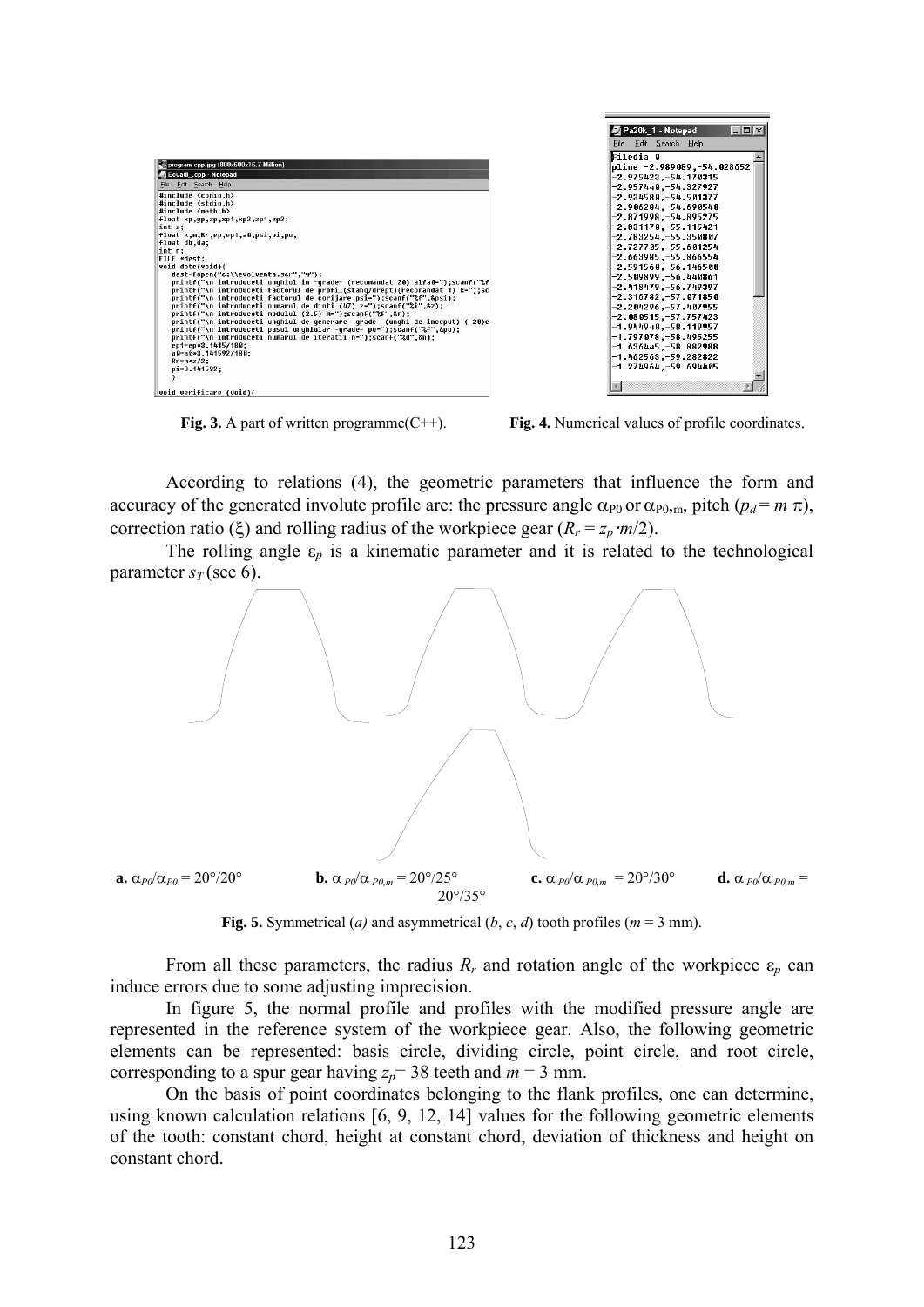For 3D representation, the determined profile was used in AutoCAD environment and extruded along a line (straight tooth - fig. 7 a, b) and also along an arc of hypocycloid (see fig. 8) for a tooth width of 30 mm. For the curved tooth the following elements of the milling head were considered:  $R_B = 240$  mm,  $R_R = 45$  mm. By multiplying the tooth profile on the dividing circle and extruding, the 3D representation of a spur gear can be achieved.

The 2D and 3D models of the profiles and teeth of the gears represented in this way are the geometric support for the FEM analysis for determining the stress and deformation in tooth bending. This method was used also in other researches [2, 12, 14].



 In figure 9 is shown the tooth mesh of a tooth with symmetrical flanks for FEM application. That tooth belongs to a spur gear loaded in specific conditions (forces, geometric elements, influence factors, material).



**Fig.9.** Boundary of the 3D tooth model.

**a**.ProEngineer model; **b**.Hypocycloid flanks line tooth 3D CATIA model; **c**.Straight line tooth 3D CATIA model

 The constraint section of the tooth in the wheel body is considered as in speciality literature [12, 14]. For the curved line flanks the constraints sections are more favorable in the bending stress.

 In figures 10, 11 and 12 the results of the numerical analysis in ProEngineer for three cases which differ through the tooth profile; one symmetrical and two asymmetrical are presented.



**Fig. 10.** Root stress for symmetrical profile  $(\alpha_{P0}/\alpha_{P0} = 20^{\circ}/20^{\circ})$ .



**Fig. 11.** Root stress for asymmetrical profile ( $\alpha_{P0}/\alpha_{P0,m}$ = 20°/25°).



**Fig. 12.** Root stress for hypocycloidal flank line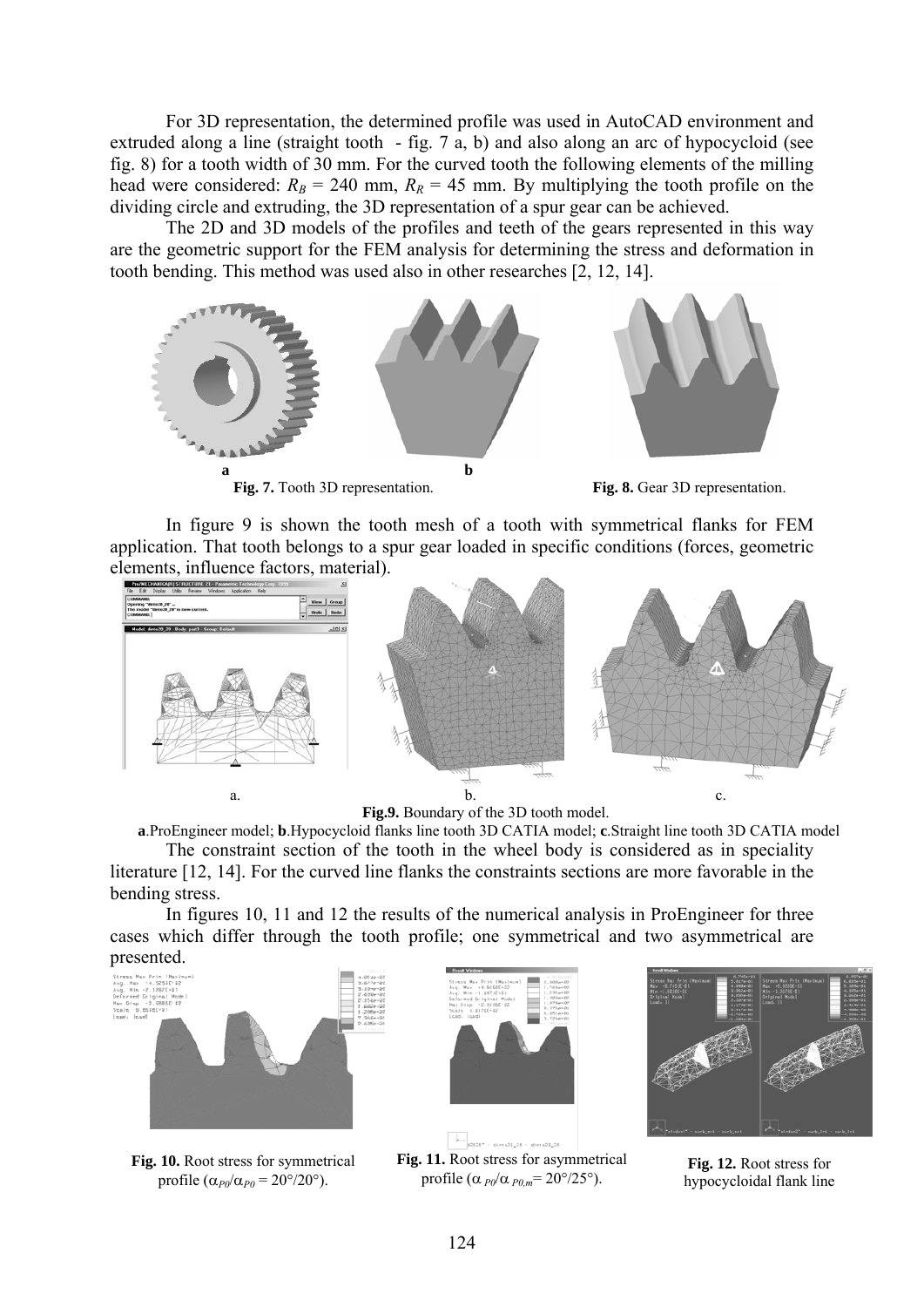In figures 13, and 14 are presented the results of the numerical analysis in CATIA for the two case. It is an analyses of a involute tooth with straight line flanks, respectivelly for the involute tooth with hypocycloid line flanks with load on convex and concav flank.



Fig. 13. Analysis of the root stress for a involute tooth with straight line flanks



Fig. 14 a. Analysis of the root stress for a convex tooth with hypocycloid line flanks



Fig. 14 b. Analysis of the root stress for a concav tooth with hypocycloid line flanks

 It is considered a decrease of the stress at the tooth root as the pressure angle increases on one flank. Thus, for an increase of the pressure angle from 20° to 35° can be observed that the stress at tooth root is reduced by about 20%. The analysis is extended also for the comparison between the straight and curved teeth (fig. 14 a, b). For the curved tooth the evaluation of the stress was considered in the medial plane due to the position of the contact path in that area.

#### **5. CONCLUSIONS**

 The parametric equations of the involute profile are established on the basis of the kinematics generation method by rolling. For the generation of hypocycloidal curve flanks, the flank line is also generated by kinematics and construction of a milling head with multicutters adapted on a tooth-processing machine. The machine tool assures a cinematic generation of the hypocycloidal flanks.

 The numerical and computer aided design studies enables the profile and flank line point coordinates and their geometric representation. The equation parameters allow modifying the tooth profile (asymmetry), the curve radius of the flanks, the profile correction, in order to model the tooth used in FEM analysis.

 On the basis of the method presented, the influence of the flank asymmetry and curved flank line on the stress in bending at the tooth root were established. The increase of the critic section of the tooth root by asymmetric profiles and curved flank lines leads to the primary evaluations such as a decrease up to with 20% of the stress.

 The study results are only to observe the important areas of the stress. The main conclusion is that the tooth with hypocycloid flanks has a better stress behaviour than the straight flank tooth with approximately 25-30%, according with the curve radius of the hypocycloid.

### **REFERENCES**

- [1] Botez, E., (1969), *Maşini-unelte*. *Vol. 1. Cinematica*. Editura Tehnică, Bucuresti.
- [2] Brinck, P., (1989), *Zahnfusstragfähigkeit Oberflächenehärteter Stirnräder bei Lastrichtungsumkehr,* Dissertation, Technische Universität München.
- [3] Deng, G., Nakanishi, T., (2001), *Enhancement of Bending Load Carrying Capacity of Gears Using an Asymetric Involute Tooth*, JSME International